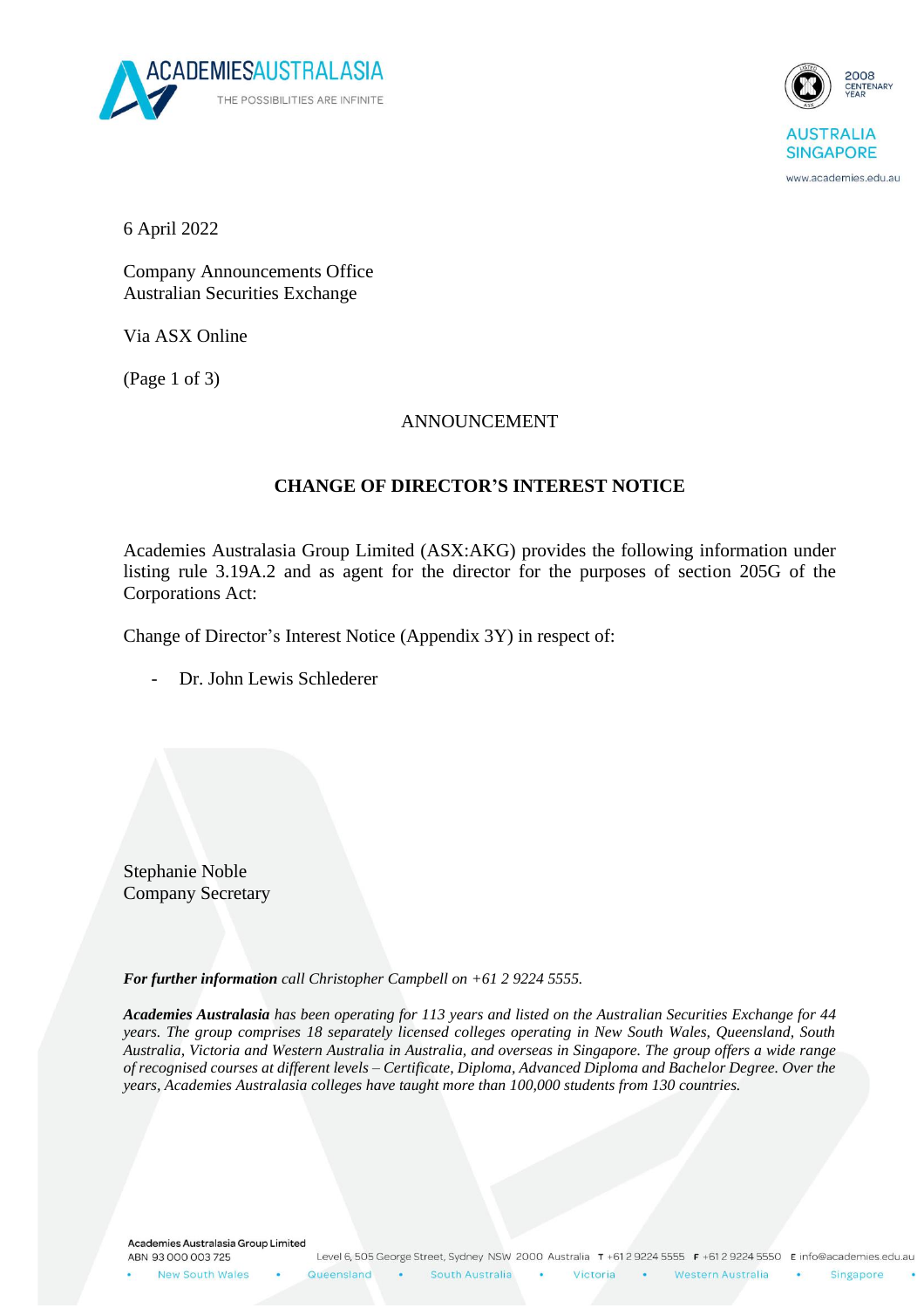*Rule 3.19A.2*

# **Appendix 3Y**

# **Change of Director's Interest Notice**

*Information or documents not available now must be given to ASX as soon as available. Information and documents given to ASX become ASX's property and may be made public.*

Introduced 30/09/01 Amended 01/01/11

|                    | Name of entity ACADEMIES AUSTRALASIA GROUP LIMITED |
|--------------------|----------------------------------------------------|
| ABN 93 000 003 725 |                                                    |

We (the entity) give ASX the following information under listing rule 3.19A.2 and as agent for the director for the purposes of section 205G of the Corporations Act.

| Name of Director    | <b>JOHN LEWIS SCHLEDERER</b> |
|---------------------|------------------------------|
| Date of last notice | 29/03/2022                   |

#### **Part 1 - Change of director's relevant interests in securities**

*In the case of a trust, this includes interests in the trust made available by the responsible entity of the trust*

Note: In the case of a company, interests which come within paragraph (i) of the definition of "notifiable interest of a director" should be disclosed in this part.

| Direct or indirect interest                                                                                                                         |                                                                                                                                                                    |            |
|-----------------------------------------------------------------------------------------------------------------------------------------------------|--------------------------------------------------------------------------------------------------------------------------------------------------------------------|------------|
|                                                                                                                                                     | <b>INDIRECT</b>                                                                                                                                                    |            |
| Nature of indirect interest<br>(including registered holder)<br>Note: Provide details of the circumstances giving rise to the relevant<br>interest. | <b>DIRECTOR</b><br>J&B SCHLEDERER PTY LTD <j&b<br><b>SCHLEDERER SUPER A/C&gt;</b><br/>SCHLEDERER NOMINEES PTY LTD <jls<br><b>FAMILY ACCOUNT)</b></jls<br></j&b<br> |            |
| Date of change                                                                                                                                      | 01/04/2022                                                                                                                                                         |            |
| No. of securities held prior to change                                                                                                              | <b>INDIRECT</b>                                                                                                                                                    | 12,900,000 |
| <b>Class</b>                                                                                                                                        | <b>ORDINARY SHARES</b>                                                                                                                                             |            |
| Number acquired                                                                                                                                     | 200,000                                                                                                                                                            |            |
| <b>Number disposed</b>                                                                                                                              | <b>NIL</b>                                                                                                                                                         |            |
| <b>Value/Consideration</b><br>Note: If consideration is non-cash, provide details and estimated<br>valuation                                        | \$50,600.00                                                                                                                                                        |            |

<sup>+</sup> See chapter 19 for defined terms.